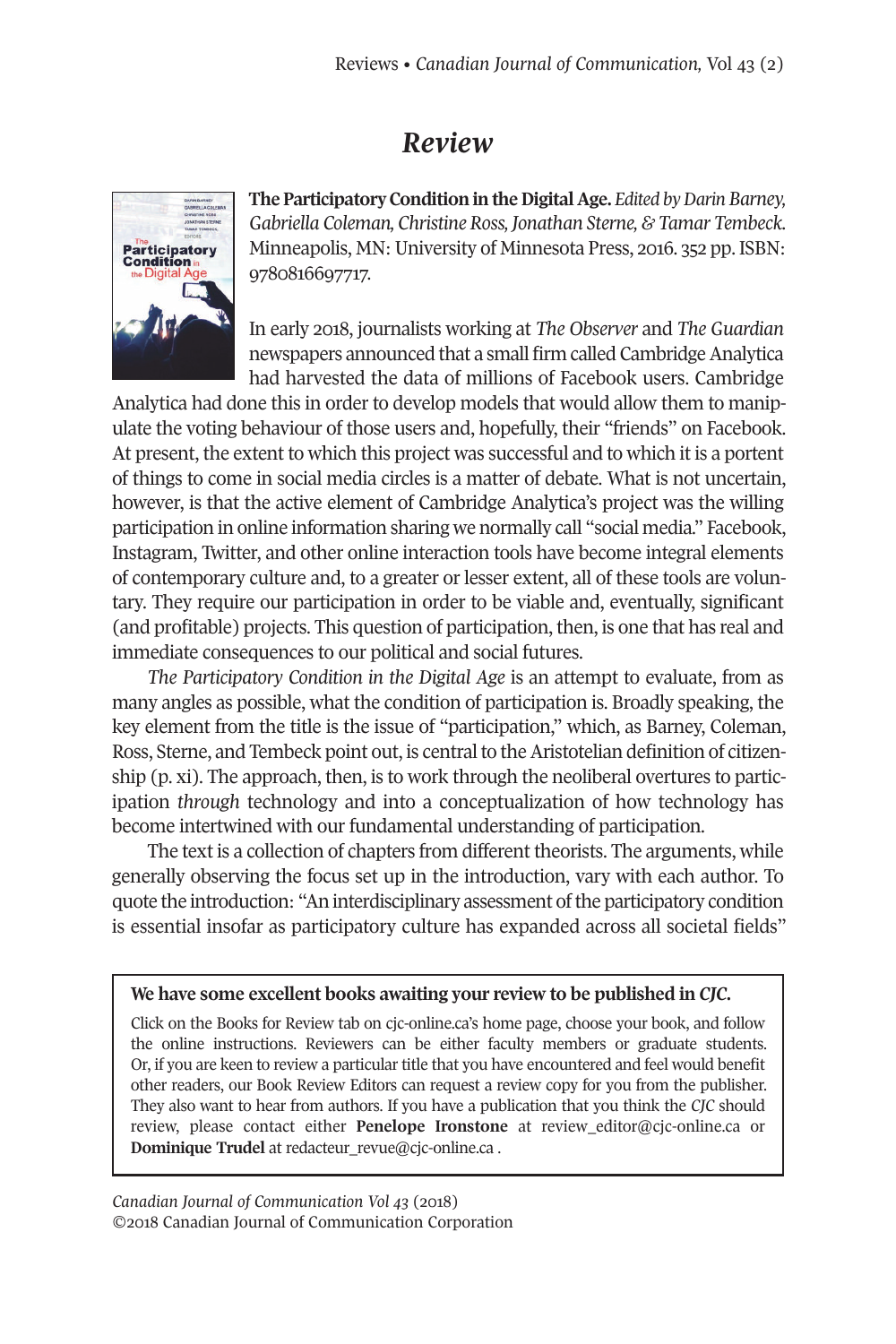$(p, xxi)$ . The text then attempts to cover what is an admittedly complex issue from as many perspectives as possible, and it does this well.

Alessandro Delfanti and Salvatore Iaconesi's chapter on biodigital sharing is particularly compelling. In 2012 Iaconesi was diagnosed with brain cancer. He decided to share all of the information related to his disease online and attempt to crowdsource information in hope of finding a cure. The chapteris a fascinating look at participation in an immensely personal and objectively public context. Of particular interest is the authors' analysis of the disappearance of the individual in the event of being diagnosed and the emancipatory process ofreclaiming individuality by recoding the medical data and distributing it online. In this case, the overture to participation is a means of reclaiming one's personhood and focusing attention back on the patient rather than on the disease.

Kate Crawford's chapter is also a high point. The focus is a clandestine police project carried out during the Boston Calling music festival in May of 2013. The argument covers issues of privacy, conceptualizations of citizenship, and concerns regarding the safety and security of large crowds (particularly in the wake of the Boston Marathon bombings). Crawford's work is careful and raises a number of pertinent questions relative to consent in the digital age—namely, that consent is something that must be given consciously and to what extent that would make consent incompatible with emerging surveillance practices.

A more general, but no less focused, perspective is available in Julie Cohen's chapter on the "surveillance innovation complex." This chapter would be of particular interest for anyone working on surveillance studies with an overture to social media and provides a solid introduction to the structural concerns regarding private data production and capture and individual privacy. The discussion of crowdsourcing as a component of this larger matrix is also welcome and pertinent to a number of current discussions regarding online communities.

Bernard Stiegler somehow manages to find a more forward-looking perspective by outlining historical perspectives on participation. In light of current debates regarding freedom of speech on university campuses and concerns regarding language and grammar, his chapter feels particularly significant. That said, it seems like a rough fit for a text focused on the "digital age" (much of the subject matter is Socratic and Platonic theory). The fact that it is fundamentally concerned with the conditions of a "true society of knowledge," however, keeps it within the contextual parameters of the book. And, of course, the chapter is an excellent piece of thinking in its own right.

Chapters from Mark Andrejevic, Jason Edward Lewis, and Jillian York are also going to be of interest to anyone investigating the subject matter. It is possible that the reader will sift through the table of contents, focusing on chapters that deal directly with their immediate area of interest. This would not be wrong—it is difficult to imagine a single narrative that would or could incorporate all of the perspectives included in this book—but it is important to note that this text does offer some surprising and rewarding perspectives on unexpected avenues of the subject of participation. As a survey of potential inquiries into participation in a world that no longer requires longterm commitment nor physical proximity in order to generate participatory circum